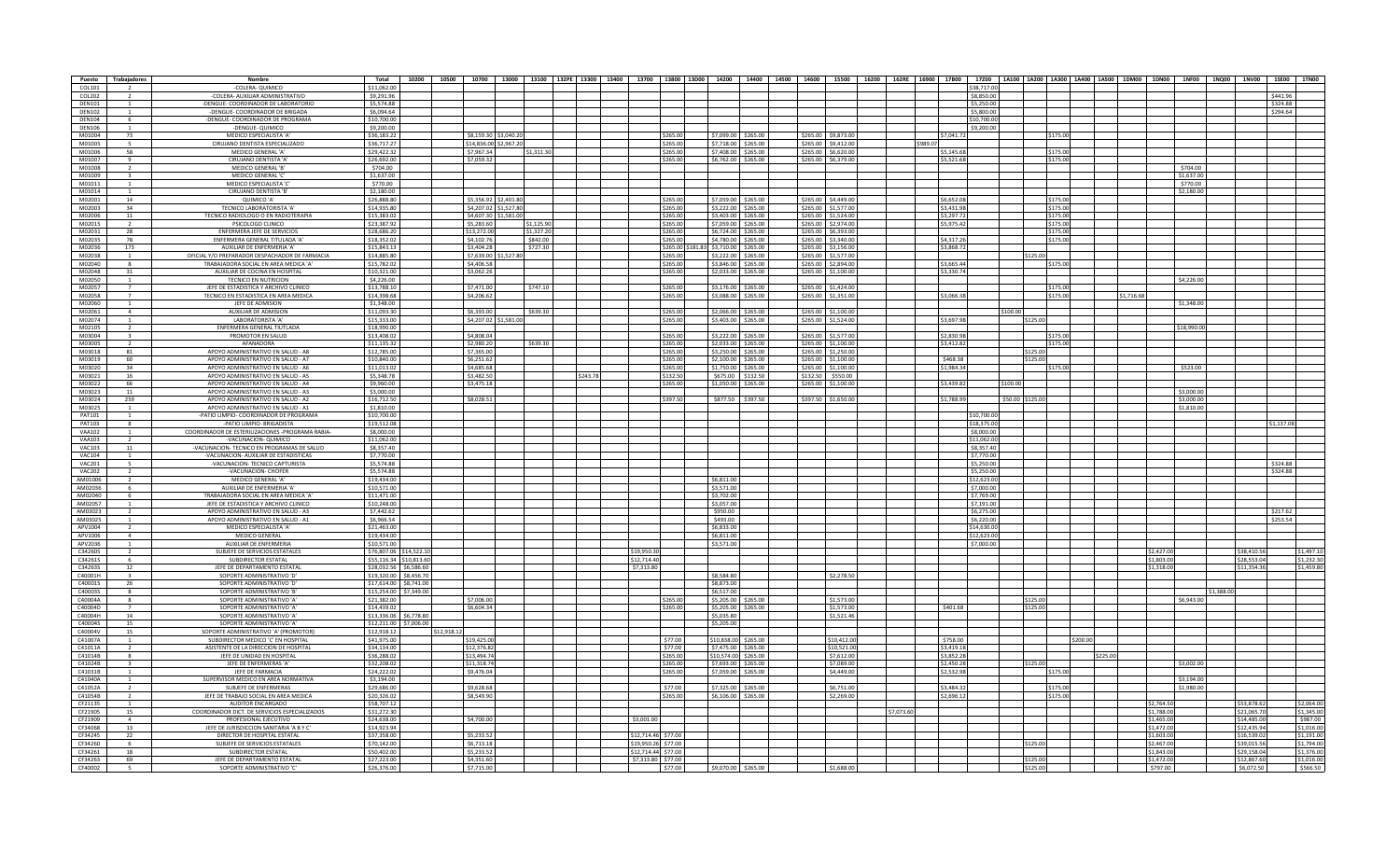| CF40003        |                | SOPORTE ADMINISTRATIVO 'B                                         | \$5,205.00  |                         |                        |            |            |                   |                                       |                      |                        |                        |                       |            |             |          |          |            |            | \$5.205.    |             |            |
|----------------|----------------|-------------------------------------------------------------------|-------------|-------------------------|------------------------|------------|------------|-------------------|---------------------------------------|----------------------|------------------------|------------------------|-----------------------|------------|-------------|----------|----------|------------|------------|-------------|-------------|------------|
| CF40004        | 14             | SOPORTE ADMINISTRATIVO 'A'                                        | \$14,439.00 |                         | \$6,871.26             |            |            | \$265.00          |                                       |                      | \$5,205.00 \$265.00    | \$1,573.00             |                       |            | \$134.74    | \$125.00 |          |            |            |             |             |            |
| CF41001        |                | JEFE DE UNIDAD DE ATENCION MEDICA 'A                              | \$3,151.00  |                         |                        |            |            |                   |                                       |                      |                        |                        |                       |            |             |          |          |            | \$1.530.00 |             | \$430.00    | \$1,191.00 |
| CF41002        |                | JEFE DE UNIDAD DE ATENCION MEDICA 'B                              | \$12,001.9  |                         |                        |            |            |                   |                                       |                      |                        |                        |                       |            |             |          |          |            |            | \$12,409.00 | \$407.02    |            |
| CF41006        |                | SUBDIRECTOR MEDICO 'B' EN HOSPITAL                                | \$38,309.00 |                         | \$18,504.00            |            |            | \$77.00           |                                       | \$10,640.00 \$265.00 |                        | \$8,823.00             |                       |            |             |          |          |            |            |             |             |            |
| CF41011        |                |                                                                   | \$4,922.00  |                         |                        |            |            |                   |                                       |                      |                        |                        |                       |            |             |          |          |            |            | \$4,922.00  |             |            |
|                |                | ASISTENTE DE LA DIRECCION DE HOSPITAL                             |             |                         |                        |            |            |                   |                                       |                      |                        |                        |                       |            |             |          |          |            |            |             |             |            |
| CF41014        |                | JEFE DE UNIDAD EN HOSPITAL                                        | \$35,875.00 |                         | \$17,347.00            |            |            | \$77.00           |                                       | \$10,574.00 \$265.00 |                        | \$7,612.00             |                       |            |             |          |          |            |            |             |             |            |
| CF41015        | $\overline{2}$ | COORDINADOR MEDICO EN AREA NORMATIVA 'A                           | \$27,658.00 |                         | \$4.192.76             |            |            | \$77.00           |                                       | \$9,999.00 \$265.00  |                        | \$4,029.00             |                       | \$8,920.24 |             |          | \$175.00 |            |            |             |             |            |
| CF41016        |                | COORDINADOR MEDICO EN AREA NORMATIVA 'B'                          | \$2,296.00  |                         |                        |            |            |                   |                                       |                      |                        |                        |                       |            |             |          |          |            |            | \$2,296.00  |             |            |
| CF41022        | $\mathbf{A}$   | JEFE DE PSICOLOGIA CLINICA                                        | \$122,250.0 |                         | \$62,625.00            |            |            | \$385.00          |                                       |                      | \$32,500.00 \$1,325.00 | \$25,415.00            |                       |            |             |          |          |            |            |             |             |            |
| CF41024        | 10             | JEFE DE ENFERMERAS 'A'                                            | \$35,547.44 |                         | \$13,769.00            |            |            | \$77.00           |                                       |                      | \$7,693.00 \$265.00    |                        | \$7,089.00 \$6,654.44 |            |             |          |          |            |            |             |             |            |
|                |                |                                                                   |             |                         |                        |            |            |                   |                                       |                      |                        |                        |                       |            |             |          |          |            |            |             |             |            |
| CF41031        |                | JEFE DE FARMACIA                                                  | \$23,984.00 |                         | \$12,009.00            |            |            | \$77.00           |                                       |                      | \$7,059.00 \$265.00    | \$4,449.00             |                       |            |             | \$125.00 |          |            |            |             |             |            |
| CF41038        |                | SUPERVISOR DE A. C. DEL PROGRAMA DE ATENCION A POB                | \$27,600.00 |                         |                        |            |            |                   |                                       |                      |                        |                        |                       |            |             |          |          |            |            | \$27,600.00 |             |            |
| CF41040        |                | SUPERVISOR MEDICO EN AREA NORMATIVA                               | \$2,815.00  |                         |                        |            |            |                   |                                       |                      |                        |                        |                       |            |             |          |          |            | \$1,521.00 |             | \$161.00    | \$1,133.00 |
| CF41052        | $\mathbf{R}$   | SUBJEFE DE ENFERMERAS                                             | \$1,001.00  |                         |                        |            |            |                   |                                       |                      |                        |                        |                       |            |             |          |          |            |            | \$1,001.00  |             |            |
| CF41075        | $\overline{a}$ | COORDINADOR PARAMEDICO EN AREA NORMATIVA 'A'                      | \$17,308.02 |                         | \$4,261.80             |            |            | \$77.00           |                                       | \$4,407.00 \$265.00  |                        | \$1,803.00             |                       | \$6,319.22 |             |          | \$175.00 |            |            |             |             |            |
|                |                |                                                                   |             |                         |                        |            |            |                   |                                       |                      |                        |                        |                       |            |             |          |          |            |            |             |             |            |
| CF41076        |                | COORDINADOR PARAMEDICO EN AREA NORMATIVA 'B'                      | \$200.00    |                         |                        |            |            |                   |                                       |                      |                        |                        |                       |            |             |          |          |            |            | \$200.00    |             |            |
| CF41087        |                | COORDINADOR (A) NORMATIVO DE ENFERMERIA                           | \$3,351.38  |                         |                        |            |            |                   |                                       |                      |                        |                        |                       |            |             |          |          |            | \$1,594.00 |             | \$624.38    | \$1,133.00 |
| CF53083        |                | SECRETARIO PARTICULAR DE S. P. S. 33.                             | \$28,756.78 |                         |                        |            |            |                   |                                       |                      |                        |                        |                       |            |             |          |          |            | \$1,843.00 |             | \$25,537.78 | \$1,376.00 |
| CEUNDEP        |                | JEFE DE UNIDAD DEPARTAMENTAL                                      | \$19,457.50 |                         | \$16,908.00            |            |            | \$699.00          |                                       |                      | \$150.00               | \$1.525.5              |                       |            |             |          | \$175.00 |            |            |             |             |            |
|                |                |                                                                   |             |                         |                        |            |            |                   |                                       |                      |                        |                        |                       |            |             |          |          |            |            |             |             |            |
| DM02050        | 17             | TECNICO EN NUTRICION                                              | \$12,795.00 |                         |                        |            |            |                   |                                       | 3,405.00             |                        | 1,736.00               |                       |            | \$7,654.00  |          |          |            |            |             |             |            |
| DM02068        | 15             | TECNICO EN ATENCION PRIMARIA A LA SALUD                           | \$12,862.00 |                         |                        |            |            |                   |                                       | \$3,533.00           |                        | \$1,340.00             |                       |            | \$7,989.00  |          |          |            |            |             |             |            |
| DM02109        | $\overline{1}$ | TERAPISTA PROFESIONAL EN REHABILITACION (ESPECIALISTA EN DEPORTE) | \$20,492.00 |                         |                        |            |            |                   |                                       | \$6,794.00           |                        | \$2,862.00             |                       |            | \$10,836.00 |          |          |            |            |             |             |            |
| FC40001        | 12             | SOPORTE ADMINISTRATIVO 'D'                                        | \$19,973.00 |                         |                        |            |            |                   |                                       | \$8,873.00           |                        | \$2,359.00             |                       |            | \$8,741.00  |          |          |            |            |             |             |            |
|                |                |                                                                   |             |                         |                        |            |            |                   |                                       |                      |                        |                        |                       |            |             |          |          |            |            | \$20,000.00 |             |            |
| EC40002        | 18             | SOPORTE ADMINISTRATIVO 'O                                         | \$56,946.00 |                         |                        |            |            |                   |                                       | \$18,140.0           |                        | \$3,376.00             |                       |            | \$15,430.00 |          |          |            |            |             |             |            |
| EC40003        |                | SOPORTE ADMINISTRATIVO 'B'                                        | \$15,540.00 |                         |                        |            |            |                   |                                       | \$6,517.00           |                        | \$1,674.00             |                       |            | \$7,349.00  |          |          |            |            |             |             |            |
| <b>EC40004</b> | 12             | SOPORTE ADMINISTRATIVO 'A'                                        | \$13,784.00 |                         |                        |            |            |                   |                                       | \$5,205.00           |                        | \$1,573.00             |                       |            | \$7,006.00  |          |          |            |            |             |             |            |
| EC41001        |                | JEFE DE UNIDAD DE ATENCION MEDICA 'A'                             | \$33,792.00 |                         |                        |            |            |                   |                                       | \$7,475.00           |                        | 10,521.00              |                       |            | \$15,796.00 |          |          |            |            |             |             |            |
| EC41022        | $\overline{2}$ | JEFE DE PSICOLOGIA CLINICA                                        | \$31,591.00 |                         |                        |            |            |                   |                                       | \$6,500.00           |                        | \$5.083.00             |                       |            | \$12,525.00 |          |          |            |            | \$7,483.00  |             |            |
|                |                |                                                                   |             |                         |                        |            |            |                   |                                       |                      |                        |                        |                       |            |             |          |          |            |            |             |             |            |
| EC41031        |                | JEFE DE FARMACIA                                                  | \$23,517.00 |                         |                        |            |            |                   |                                       | \$7,059.00           |                        | \$4,449.00             |                       |            | \$12,009.00 |          |          |            |            |             |             |            |
| EM01004        |                | MEDICO ESPECIALISTO 'A                                            | \$32,173.00 |                         |                        |            |            |                   |                                       | \$7,099.00           |                        | \$9,873.00             |                       |            | \$15,201.00 |          |          |            |            |             |             |            |
| EM01006        |                | MEDICO GENERAL 'A'                                                | \$27,141.00 |                         |                        |            |            |                   |                                       | \$7,408.00           |                        | \$6,620.00             |                       |            | \$13,113.00 |          |          |            |            |             |             |            |
| EM02015        |                | PSICOLOGO CLINICO                                                 | \$21,292.00 |                         |                        |            |            |                   |                                       | \$7,059.00           |                        | \$2,974.00             |                       |            | \$11,259.00 |          |          |            |            |             |             |            |
| FM02035        |                |                                                                   | \$16,540.00 |                         |                        |            |            |                   |                                       | \$4,780.00           |                        | \$3,340.00             |                       |            | \$8,420.00  |          |          |            |            |             |             |            |
|                |                | ENFERMERA GENERAL TITULADA 'A'                                    |             |                         |                        |            |            |                   |                                       |                      |                        |                        |                       |            |             |          |          |            |            |             |             |            |
| EM02036        |                | AUXILIAR DE ENFERMERIA 'A'                                        | \$14,119.00 |                         |                        |            |            |                   |                                       | \$3,710.00           |                        | \$3,136.00             |                       |            | \$7,273.00  |          |          |            |            |             |             |            |
| <b>EM03018</b> | 24             | APOYO ADMINISTRATIVO EN SALUD - A8                                | \$10,805.00 |                         |                        |            |            |                   |                                       | \$2,600.00           |                        | \$1,210.00             |                       |            | \$6,995.00  |          |          |            |            |             |             |            |
| EM03019        | 25             | APOYO ADMINISTRATIVO EN SALUD - A7                                | \$9,920.00  |                         |                        |            |            |                   |                                       | \$2,100.00           |                        | \$1,100.00             |                       |            | \$6,720.00  |          |          |            |            |             |             |            |
| EM03020        |                | APOYO ADMINISTRATIVO EN SALUD - A6                                | \$9,520.00  |                         |                        |            |            |                   |                                       | \$1,750.00           |                        | \$1,100.00             |                       |            | \$6,670,00  |          |          |            |            |             |             |            |
|                |                |                                                                   |             |                         |                        |            |            |                   |                                       |                      |                        |                        |                       |            |             |          |          |            |            |             |             |            |
| EM03021        | $\mathsf{f}$   | APOYO ADMINISTRATIVO EN SALUD - A5                                | \$8,995.00  |                         |                        |            |            |                   |                                       | \$1,250.00           |                        | \$1,100.00             |                       |            | \$6,645.00  |          |          |            |            |             |             |            |
| EM03022        | 15             | APOYO ADMINISTRATIVO EN SALUD - A4                                | \$8,670.00  |                         |                        |            |            |                   |                                       | \$950.00             |                        | \$1,100.00             |                       |            | \$6,620,00  |          |          |            |            |             |             |            |
| EM03023        |                | APOYO ADMINISTRATIVO EN SALUD - A3                                | \$8,370.00  |                         |                        |            |            |                   |                                       | \$675.00             |                        | \$1,100.00             |                       |            | \$6,595.00  |          |          |            |            |             |             |            |
| EM03024        | 33             | APOYO ADMINISTRATIVO EN SALUD - A2                                | \$8,230.00  |                         |                        |            |            |                   |                                       | \$585.00             |                        | \$1,100.00             |                       |            | \$6,545.00  |          |          |            |            |             |             |            |
| <b>EVE0000</b> | $\overline{a}$ |                                                                   |             |                         |                        |            | \$5,895.00 |                   |                                       |                      |                        |                        |                       |            |             |          |          |            |            | \$7.165.00  |             |            |
|                |                | PERSONAL EVENTUAL                                                 |             | \$15,060.00 \$2,000.00  |                        |            |            |                   |                                       |                      |                        |                        |                       |            |             |          |          |            |            |             |             |            |
| GM02059        | 106            | AUXILIAR DE ESTADISTICA Y ARCHIVO CLINICO                         | \$8,200,00  |                         |                        |            |            |                   |                                       | \$2,047.00           |                        |                        |                       |            | \$6,153.00  |          |          |            |            |             |             |            |
| IM01006        |                | MEDICO GENERAL 'A'                                                | \$13,113.00 |                         |                        |            |            |                   |                                       |                      |                        |                        |                       |            | \$13,113.00 |          |          |            |            |             |             |            |
| IM02001        |                | QUIMICO 'A'                                                       | \$12,009.00 |                         |                        |            |            |                   |                                       |                      |                        |                        |                       |            | \$12,009.00 |          |          |            |            |             |             |            |
| IM02036        |                | AUXILIAR DE ENFERMERIA 'A'                                        | \$7,490.62  |                         |                        |            |            |                   |                                       |                      |                        |                        |                       |            | \$7,273.00  |          |          |            |            |             | \$217.62    |            |
|                |                |                                                                   |             |                         |                        |            |            |                   |                                       |                      |                        |                        |                       |            |             |          |          |            |            |             |             |            |
| IM02047        |                | <b>COCINERO EN HOSPITAL</b>                                       | \$6,646.54  |                         |                        |            |            |                   |                                       |                      |                        |                        |                       |            | \$6,393.00  |          |          |            |            |             | \$253.54    |            |
| IM02048        |                | AUXILIAR DE COCINA EN HOSPITAL                                    | \$6,646.54  |                         |                        |            |            |                   |                                       |                      |                        |                        |                       |            | \$6,393.00  |          |          |            |            |             | \$253.54    |            |
| <b>IM03005</b> | $\overline{a}$ | AFANADORA                                                         | \$6,646.54  |                         |                        |            |            |                   |                                       |                      |                        |                        |                       |            | \$6,393,00  |          |          |            |            |             | \$253.54    |            |
| IM03019        |                | APOYO ADMINISTRATIVO EN SALUD - A7                                | \$8,690.00  |                         |                        |            |            |                   |                                       |                      |                        |                        |                       |            | \$6,720.00  |          |          |            |            | \$1,970.00  | \$0.00      |            |
|                |                |                                                                   |             |                         |                        |            |            |                   |                                       |                      |                        |                        |                       |            |             |          |          |            |            |             |             |            |
| IM03020        |                | APOYO ADMINISTRATIVO EN SALUD - A6                                | \$6,923.54  |                         |                        |            |            |                   |                                       |                      |                        |                        |                       |            | \$6,670.00  |          |          |            |            |             | \$253.54    |            |
| IM03021        | $\overline{a}$ | APOYO ADMINISTRATIVO EN SALUD - A5                                | \$6,814.02  |                         |                        |            |            |                   |                                       |                      |                        |                        |                       |            | \$6,645.00  |          |          |            |            |             | \$169.02    |            |
| IM03022        |                | APOYO ADMINISTRATIVO EN SALUD - A4                                | \$6,873.54  |                         |                        |            |            |                   |                                       |                      |                        |                        |                       |            | \$6,620.00  |          |          |            |            |             | \$253.54    |            |
| IM03024        | 48             | APOYO ADMINISTRATIVO EN SALUD - A2                                | \$6,798.54  |                         |                        |            |            |                   |                                       |                      |                        |                        |                       |            | \$6,545.00  |          |          |            |            |             | \$253.54    |            |
| IM03025        | 44             | APOYO ADMINISTRATIVO EN SALUD - A1                                | \$7,023.54  |                         |                        |            |            |                   |                                       |                      |                        |                        |                       |            | \$6,770.00  |          |          |            |            |             | \$253.54    |            |
|                |                |                                                                   |             |                         |                        |            |            |                   |                                       |                      |                        |                        |                       |            |             |          |          |            |            |             |             |            |
| M01004A        | 39             | MEDICO ESPECIALISTA 'A'                                           | \$36,183,20 |                         | \$15,201.00 \$3,040.20 |            |            | \$265.00          |                                       | \$7,099,00 \$265,00  |                        | \$265.00 \$9.873.00    |                       |            |             |          | \$175.00 |            |            |             |             |            |
| M01004C        | 24             | MEDICO ESPECIALISTA 'A'                                           | \$36,334.88 |                         | \$12,430.94 \$3,040.20 |            |            |                   | \$265.00 \$126.68 \$7,099.00 \$265.00 |                      |                        | \$265.00 \$9,873.00    |                       | \$2,770.06 |             |          | \$200.00 |            |            |             |             |            |
| M01004S        | 345            | MEDICO ESPECIALISTA 'A                                            |             | \$25,705.00 \$16,820.00 |                        |            |            |                   |                                       | \$8,885.00           |                        |                        |                       |            |             |          |          |            |            |             |             |            |
| M01006A        | 167            | MEDICO GENERAL 'A'                                                | \$30,658.60 |                         | \$13,113.00 \$2,622.60 |            |            | \$265.00          |                                       | \$7,408.00           | \$265.00               | \$265.00<br>\$6,620.00 |                       |            | \$100.00    |          |          |            |            |             |             |            |
| M01006C        | 12             | MEDICO GENERAL 'A'                                                | \$30,758.62 |                         | \$11,620.46 \$2,622.60 |            |            | \$265.00          |                                       |                      | \$7,408.00 \$265.00    | \$265.00 \$6,620.00    |                       |            | \$1,492.56  |          | \$200.00 |            |            |             |             |            |
|                |                |                                                                   |             |                         |                        |            |            |                   |                                       |                      |                        |                        |                       |            |             |          |          |            |            |             |             |            |
| M01006H        | 104            | MEDICO GENERAL 'A'                                                |             | \$26,180.72 \$12,685.06 |                        |            |            |                   |                                       | \$6,843.90           |                        | \$6,651.76             |                       |            |             |          |          |            |            |             |             |            |
| M01006S        | 591            | MEDICO GENERAL 'A'                                                |             | \$41,042.00 \$26,226.00 |                        |            |            |                   |                                       | \$14,816.0           |                        |                        |                       |            |             |          |          |            |            |             |             |            |
| M01007A        | 34             | CIRUIANO DENTISTA 'A'                                             | \$29,370.70 |                         | \$12,581.00 \$2,516.20 |            |            | \$265.00          |                                       | \$6,762.00           | \$265.00               | \$265,00 \$6,379,00    |                       |            |             |          |          | \$337.50   |            |             |             |            |
| M01007C        |                | CIRUJANO DENTISTA 'A'                                             | \$29,233,22 |                         | \$9,943.62 \$2,516.20  |            |            | \$265.00          |                                       |                      | \$6,762.00 \$265.00    | \$265.00 \$6,379.00    |                       | \$2,637.40 |             |          | \$200.00 |            |            |             |             |            |
| M01007S        | 197            | CIRUJANO DENTISTA 'A'                                             |             | \$19.343.00 \$12.581.00 |                        |            |            |                   |                                       | \$6,762.00           |                        |                        |                       |            |             |          |          |            |            |             |             |            |
|                |                |                                                                   |             |                         |                        |            |            |                   |                                       |                      |                        |                        |                       |            |             |          |          |            |            |             |             |            |
| M02001A        |                | QUIMICO 'A'                                                       | \$26,913.80 |                         | \$12,009.00 \$2,401.8  |            |            | \$265.00          |                                       | \$7,059.00           | \$265.00               | \$265.00<br>\$4,449.00 |                       |            |             |          | \$200.00 |            |            |             |             |            |
| M02001C        |                | QUIMICO 'A'                                                       | \$32,270.97 |                         | \$9,521.16 \$2,401.80  |            |            | \$265.00          |                                       | \$7,059.00           | \$265.00               | \$265.00 \$4,449.00    |                       | \$2,487.84 |             |          | \$175.00 | \$1,765.17 |            | \$3,617.00  |             |            |
| M02001S        | 39             | QUIMICO 'A'                                                       |             | \$19,068.00 \$12,009.00 |                        |            |            |                   |                                       | \$7.059.00           |                        |                        |                       |            |             |          |          |            |            |             |             |            |
| M02003A        |                | TECNICO LABORATORISTA 'A                                          | \$14,960.80 |                         | \$7,639.00 \$1,527.8   |            |            | \$265.00          |                                       | \$3,222,00           | \$265.00               | \$265.00<br>\$1,577.00 |                       |            |             |          | \$200.00 |            |            |             |             |            |
| M02003C        | $\overline{1}$ | TECNICO LABORATORISTA 'A'                                         | \$16,677.48 |                         | \$7,639.00 \$1,527.80  |            |            | \$265.00          |                                       |                      | \$265.00               | \$265.00 \$1,577.00    |                       |            |             |          | \$200.00 | \$1,716.68 |            |             |             |            |
|                |                |                                                                   |             |                         |                        |            |            |                   |                                       | \$3,222.00           |                        |                        |                       |            |             |          |          |            |            |             |             |            |
| M02003S        | 21             | TECNICO LABORATORISTA 'A'                                         |             | \$10,861.00 \$7,639.00  |                        |            |            |                   |                                       | \$3,222.00           |                        |                        |                       |            |             |          |          |            |            |             |             |            |
| M02006B        |                | TECNICO RADIOLOGO O EN RADIOTERAPIA                               | \$15,383.02 |                         | \$7,687.00 \$1,581.0   |            |            | \$265.00          |                                       | \$3,403.00           | \$265.00               | \$265.00<br>\$1,524.00 |                       |            | \$218.02    |          | \$175.00 |            |            |             |             |            |
| M02006S        | 50             | TECNICO RADIOLOGO O EN RADIOTERAPIA                               | \$11,308.00 | \$7,905.00              |                        |            |            |                   |                                       | \$3,403.00           |                        |                        |                       |            |             |          |          |            |            |             |             |            |
| M02007A        | $\overline{2}$ | TECNICO EN ELECTRODIAGNOSTICO                                     | \$14,171.90 |                         | \$7,105.44             | \$763.90   |            | \$265.00          |                                       | \$3,222,00           | \$265.00               | \$265.00 \$1,577.0     |                       | \$533.56   |             |          | \$175.00 |            |            |             |             |            |
|                | $\overline{a}$ |                                                                   |             |                         |                        |            |            |                   |                                       |                      |                        |                        |                       |            |             |          |          |            |            |             |             |            |
| M02012A        |                | TERAPISTA                                                         | \$14,985.80 |                         | \$7,639.00 \$1,527.80  |            |            | \$265.00          |                                       |                      | \$3,222.00 \$265.00    | \$265.00 \$1,577.00    |                       |            |             |          |          | \$225.00   |            |             |             |            |
| M02015A        | 43             | PSICOLOGO CLINICO                                                 | \$23,387.90 |                         | \$11,259.00            | \$1,125.90 |            | \$265.00          |                                       | \$7,059.00           | \$265.00               | \$265.00 \$2,974.00    |                       |            |             |          | \$175.00 |            |            |             |             |            |
| M02015C        | 15             | PSICOLOGO CLINICO                                                 | \$24,538.80 |                         | \$9,646.10 \$2,251.80  |            |            | \$265.00          |                                       | \$7,059.00           | \$265.00               | \$265.00<br>\$2,974.00 |                       | \$1,612.90 |             |          | \$200.00 |            |            |             |             |            |
| M02015H        | 14             | PSICOLOGO CLINICO                                                 |             | \$20,592.62 \$10,889.56 |                        |            |            |                   |                                       | \$6,827.10           |                        | \$2,875.96             |                       |            |             |          |          |            |            |             |             |            |
| M02015S        | 75             | PSICOLOGO CLINICO                                                 |             | \$18,318.00 \$11,259.00 |                        |            |            |                   |                                       | \$7,059.00           |                        |                        |                       |            |             |          |          |            |            |             |             |            |
|                |                |                                                                   |             |                         |                        |            |            |                   |                                       |                      |                        |                        |                       |            |             |          |          |            |            |             |             |            |
| M02031B        | 25             | ENFERMERA JEFE DE SERVICIOS                                       | \$29.153.6  |                         | \$10.330.34            | \$1,327.20 |            | \$265.00 \$442.40 |                                       | \$6,724.00           | \$265.00               | \$265.00<br>\$6,393.00 |                       | \$2,941.68 |             |          | \$200.00 |            |            |             |             |            |
| M02035A        | 31             | ENFERMERA GENERAL TITULADA 'A                                     | \$18,302.00 |                         | \$8,420.00             | \$842.00   |            | \$265.00          |                                       | \$4,780.00 \$265.00  |                        | \$265.00<br>\$3,340.00 |                       |            |             | \$125.00 |          |            |            |             |             |            |
| M02035S        | 686            | ENFERMERA GENERAL TITULADA 'A                                     |             | \$13,200.00 \$8,420.00  |                        |            |            |                   |                                       | \$4,780.00           |                        |                        |                       |            |             |          |          |            |            |             |             |            |
| M02036A        | 129            | AUXILIAR DE ENFERMERIA 'A'                                        | \$16,670.43 |                         | \$7,273.00 \$1,454.6   |            |            | \$265.00 \$181.83 |                                       | \$3,710.00           | \$265.00               | \$265.00<br>\$3.156.0  |                       |            | 100.        |          |          |            |            |             |             |            |
| M02036C        | 136            | AUXILIAR DE ENFERMERIA 'A'                                        | \$16,513.62 |                         | \$6,525.76 \$1,454.60  |            |            | \$265.00          |                                       | \$3,710.00           |                        | \$265.00<br>\$3,156.00 |                       | \$747.26   |             | \$125.00 |          |            |            |             |             |            |
|                |                |                                                                   |             |                         |                        |            |            |                   |                                       |                      | \$265.00               |                        |                       |            |             |          |          |            |            |             |             |            |
| M02036H        | 95             | AUXILIAR DE ENFERMERIA 'A'                                        |             | \$13,575.46 \$6,983.56  |                        |            |            |                   |                                       | \$3,561.60           |                        | \$3,030.30             |                       |            |             |          |          |            |            |             |             |            |
| M02036S        | 625            | AUXILIAR DE ENFERMERIA 'A                                         |             | \$10.983.00 \$7,273.00  |                        |            |            |                   |                                       | \$3,710.00           |                        |                        |                       |            |             |          |          |            |            |             |             |            |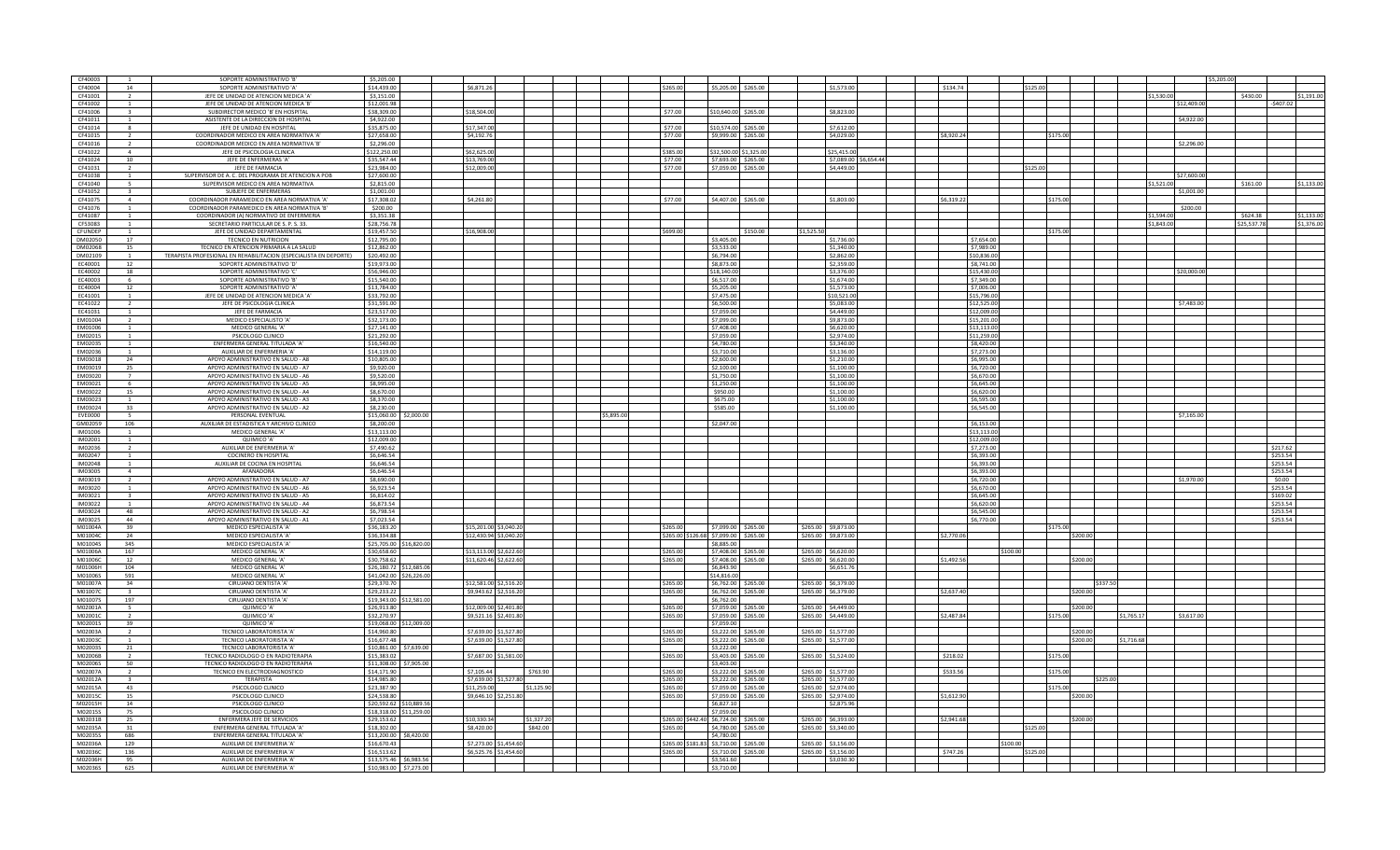| M02038B            |                          | OFICIAL Y/O PREPARADOR DESPACHADOR DE FARMACIA                    | \$14,006.42 | \$7.097.22                                      |            | \$534.74 | \$265.00 \$63.66 \$3,222.00 \$265.00 |                          |                                | \$265.00 \$1.577.00    | \$541.80    |          | \$175.00 |                     |            |            |            |          |
|--------------------|--------------------------|-------------------------------------------------------------------|-------------|-------------------------------------------------|------------|----------|--------------------------------------|--------------------------|--------------------------------|------------------------|-------------|----------|----------|---------------------|------------|------------|------------|----------|
| M02040A            | 25                       | TRABAJADORA SOCIAL EN AREA MEDICA 'A'                             | \$16,589.20 | \$8,072.00                                      | \$807.20   |          | \$265.00                             | \$3,846,00 \$265,00      |                                | \$265.00 \$2,894.00    |             |          | \$175.00 |                     |            |            |            |          |
| M02040C            | 17                       | TRABAJADORA SOCIAL EN AREA MEDICA 'A                              | \$19,230.37 | \$6,927.32 \$1,614.40                           |            |          | \$265,00 \$67.27 \$3,846,00 \$265,00 |                          |                                | \$265.00 \$2,894.00    | \$1.144.70  |          |          | \$225.00 \$1.716.68 |            |            |            |          |
| M02040S            | 44                       | TRABAJADORA SOCIAL EN AREA MEDICA '/                              | \$11,918.00 | \$8,072.00                                      |            |          |                                      | 3,846.00                 |                                |                        |             |          |          |                     |            |            |            |          |
| M02047A            | $\overline{a}$           | <b>COCINERO EN HOSPITAL</b>                                       | \$12,934.98 | \$6,393.00                                      | \$639.30   |          | \$265.00                             |                          | \$2,066.00 \$265.00            | \$265.00 \$1,100.00    |             |          |          | \$225.00 \$1,716.68 |            |            |            |          |
| M02047B            | 10                       | <b>COCINERO EN HOSPITAL</b>                                       | \$11.199.85 | \$6,393.00                                      | \$639.30   |          | \$265,00 \$106.55                    | \$2,066,00               | \$265.00                       | \$265,00 \$1,100,00    |             | \$100.00 |          |                     |            |            |            |          |
| M02048B            | 36                       | AUXILIAR DE COCINA EN HOSPITAL                                    | \$12,852.00 | \$4,409.70                                      | \$639.30   |          | \$265.00                             | \$2,033.00               | \$265.00                       | \$265.00 \$1,100.00    | \$1,983.3   |          | \$175.00 | \$1,716.68          |            |            |            |          |
| M02049A            |                          | NUTRICIONISTA                                                     | \$19,641.70 | \$9,521.16                                      | \$1.036.70 |          | \$265.00                             | \$4,639.00               | \$265.00                       | \$265.00 \$2.679.00    | \$845.84    | \$125.00 |          |                     |            |            |            |          |
| M02049B            |                          | NUTRICIONISTA                                                     | \$19,516.70 | \$10,367.00                                     | \$1,036.70 |          | \$265.00                             | \$4,639.00               | \$265.00                       | \$265.00 \$2,679.00    |             |          |          |                     |            |            |            |          |
| M02049H            | 27                       | <b>NUTRICIONISTA</b>                                              |             | \$16,758.00 \$9,531.90                          |            |          |                                      | \$4,519.20               |                                | \$2,706.90             |             |          |          |                     |            |            |            |          |
| M02049S            | 39                       | <b>NUTRICIONISTA</b>                                              |             | \$15,437.96 \$10,367.00                         |            | \$431.96 |                                      | \$4,639.00               |                                |                        |             |          |          |                     |            |            |            |          |
| M02051A            |                          | ECONOMO                                                           | \$11,001.52 | \$6,393.00                                      |            | \$447.52 | \$265.00                             | \$2,066.00               | \$265.00                       | \$265.00<br>\$1,100.00 |             |          | \$200.00 |                     |            |            |            |          |
| M02057B            |                          | JEFE DE ESTADISTICA Y ARCHIVO CLINICO                             | \$13,788.10 | \$7,471.00                                      | \$747.10   |          | \$265.00                             | \$3,176.00               | \$265.00                       | \$265.00 \$1.424.00    |             |          | \$175.00 |                     |            |            |            |          |
| M02058A            |                          | TECNICO EN ESTADISTICA EN AREA MEDICA                             | \$13,359.30 | \$3,910.60                                      | \$727.30   |          | \$265.00                             | 3,088.00                 | \$265.00                       | \$265.00<br>\$1,351.00 | \$3,362.40  | \$125.00 |          |                     |            |            |            |          |
| M02058B            | -6                       | TECNICO EN ESTADISTICA EN AREA MEDICA                             | \$13,409.30 | \$7,273.00                                      | \$727.30   |          | \$265.00                             | \$3,088,00               | \$265.00                       | \$265.00 \$1.351.00    |             |          | \$175.00 |                     |            |            |            |          |
| M02058D            |                          | TECNICO EN ESTADISTICA EN AREA MEDICA                             | \$13,409.32 | \$7,262.88                                      | \$727.30   |          | \$265.00                             |                          | \$3,088.00 \$265.00            | \$265.00 \$1,351.00    | \$10.14     |          | \$175.00 |                     |            |            |            |          |
| M02058S            |                          | TECNICO EN ESTADISTICA EN AREA MEDICA                             |             | \$10.361.00 \$7.273.00                          |            |          |                                      | \$3,088.00               |                                |                        |             |          |          |                     |            |            |            |          |
| M02059H            |                          | AUXILIAR DE ESTADISTICA Y ARCHIVO CLINICO                         |             | \$9,105.60 \$6,123.60                           |            |          |                                      | \$2,037.00               |                                | \$945.00               |             |          |          |                     |            |            |            |          |
| M02059S<br>M02066S | 16                       | AUXILIAR DE ESTADISTICA Y ARCHIVO CLINICO                         |             | \$8,459.00 \$6,393.00<br>\$10.393.00 \$7.453.00 |            |          |                                      | \$2,066.00<br>\$2,940.00 |                                |                        |             |          |          |                     |            |            |            |          |
| M03004             |                          | TECNICO EN TRABAJO SOCIAL EN AREA MEDICA 'A'<br>PROMOTOR EN SALUD | \$11.932.20 |                                                 |            |          |                                      | \$3.093.30               |                                | 1.503.60               |             |          |          |                     |            |            |            |          |
| M03004S            | 133                      | PROMOTOR EN SALUD                                                 |             | \$7,335.30<br>\$10,861.00 \$7,639.00            |            |          |                                      | \$3,222,00               |                                |                        |             |          |          |                     |            |            |            |          |
| M03006S            | 37                       | CAMILIERO                                                         |             | \$8,426.00 \$6,393.00                           |            |          |                                      | \$2,033.00               |                                |                        |             |          |          |                     |            |            |            |          |
| M03018A            |                          | APOYO ADMINISTRATIVO EN SALUD - A8                                | \$11,775.02 | \$6.985.42                                      |            |          | \$265.00                             | \$2,600.00               | \$265.00                       | \$265.00 \$1,210.00    | \$9.60      |          | \$175.00 |                     |            |            |            |          |
| M03018B            | 14                       | APOYO ADMINISTRATIVO EN SALUD - A8                                | \$21,675.0  | \$6,995.00                                      |            |          | \$265.00                             | \$2,600.00               | \$265.00                       | \$265.00 \$1,210.00    |             |          |          |                     | \$1,021.00 |            | \$8,197,00 | \$857.00 |
| M03018D            |                          | APOYO ADMINISTRATIVO EN SALUD - A8                                | \$11,725.00 |                                                 |            |          | \$265.00                             |                          |                                | \$265.00 \$1,210.00    |             | \$125.00 |          |                     |            |            |            |          |
| M03018S            | 51                       | APOYO ADMINISTRATIVO EN SALUD - AR                                |             | \$6,995.00<br>\$9,595.00 \$6,995.00             |            |          |                                      | \$2,600.00               | \$2,600.00 \$265.00            |                        |             |          |          |                     |            |            |            |          |
| M03019A            |                          | APOYO ADMINISTRATIVO EN SALUD - A7                                | \$10,890.00 | \$5,549.62                                      |            |          | \$265.00                             | \$2,100.00               | \$265.00                       | \$265.00<br>1,100.0    | \$1,170.3   |          | \$175.00 |                     |            |            |            |          |
| M03019B            | $\mathbf{R}$             | APOYO ADMINISTRATIVO EN SALUD - A7                                | \$13,263.00 | \$6,241.04                                      |            |          | \$265.00                             | \$2,100.00               | \$265.00                       | \$265.00 \$1.100.00    | \$478.96    | \$125.00 |          |                     |            | \$2,423.00 |            |          |
| M03019C            | 15                       | APOYO ADMINISTRATIVO EN SALUD - A7                                | \$11,890.00 | \$5,820.00                                      |            |          | \$265.00                             |                          | \$2,100.00 \$265.00 \$1,000.00 | \$265,00 \$1,100.00    | \$900.00    |          | \$175.00 |                     |            |            |            |          |
| M03019D            | 34                       | APOYO ADMINISTRATIVO EN SALUD - A7                                | \$10,890.00 | \$5,405.64                                      |            |          | \$265.00                             | \$2,100.00               | \$265.00                       | \$265.00<br>\$1,100.00 | \$1,314.36  |          | \$175.00 |                     |            |            |            |          |
| M03019E            | $\overline{1}$           | APOYO ADMINISTRATIVO EN SALUD - A7                                | \$10,840.00 | \$6,004.16                                      |            |          | \$265.00                             | \$2,100.00               | \$265.00                       | \$265.00 \$1.100.00    | \$715.84    | \$125.00 |          |                     |            |            |            |          |
| M03019F            | 37                       | APOYO ADMINISTRATIVO EN SALUD - A7                                | \$11,765.00 | \$7,070.00                                      |            |          | \$265.00                             |                          | \$2,525.00 \$265.00            | \$265.00 \$1,150.00    |             |          |          | \$225.00            |            |            |            |          |
| M03019S            | $\alpha$                 | APOYO ADMINISTRATIVO EN SALUD - A7                                |             | \$8,820,00 \$6,720,00                           |            |          |                                      | \$2,100.00               |                                |                        |             |          |          |                     |            |            |            |          |
| M03020A            |                          | APOYO ADMINISTRATIVO EN SALUD - A6                                | \$19,380.78 | \$10,522.50                                     |            | \$736.59 | \$397.50                             | \$3,300.00               | \$397.50                       | \$1,650.00<br>\$397.50 |             |          | \$262.50 | \$1.716.69          |            |            |            |          |
| M03020B            | 34                       | APOYO ADMINISTRATIVO EN SALUD - A6                                | \$13,050.02 | \$4,908.00                                      |            |          | \$265.00                             | \$1,750.00               | \$265.00                       | \$265.00 \$1,100.00    | \$1,762.02  |          | \$175.00 |                     |            | \$2,560.00 |            |          |
| M03020C            |                          | APOYO ADMINISTRATIVO EN SALUD - A6                                | \$11,309.02 | \$5,413.04                                      |            |          | \$265.00                             |                          | \$1,750.00 \$265.00            | \$265.00 \$1,100.00    | \$1,256.98  |          | \$175.00 |                     |            | \$819.00   |            |          |
| M03020D            |                          | APOYO ADMINISTRATIVO EN SALUD - A6                                | \$11,385.02 | \$4,762.94                                      |            |          | \$265.00                             | \$1,750.00               | \$265.00                       | \$265.00 \$1,100.00    | \$1.907.08  |          | \$200.00 |                     |            | \$870.00   |            |          |
| M03020E            |                          | APOYO ADMINISTRATIVO EN SALUD - A6                                | \$16,113.7  | \$5,675.80                                      |            |          | \$265.00                             |                          | \$1,750,00 \$265,00            | \$265.00 \$1,100.00    | \$994.22    | \$125.00 |          | \$1.716.69          |            | \$3,957.00 |            |          |
| M03020F            | 31                       | APOYO ADMINISTRATIVO EN SALUD - A6                                | \$10,906.90 | \$6,670.00                                      |            | \$466.90 | \$265.00                             |                          | \$1,750.00 \$265.00            | \$265.00 \$1,100.00    |             | \$125.00 |          |                     |            |            |            |          |
| M030201            | 15                       | APOYO ADMINISTRATIVO EN SALUD - A6                                | \$10.981.90 | \$6,314.02                                      |            | \$466.90 | \$265.00                             | \$1,750.00               | \$265.00                       | \$265.00 \$1.100.00    | \$355.98    |          | \$200.00 |                     |            |            |            |          |
| M03020K            | $\overline{2}$           | APOYO ADMINISTRATIVO EN SALUD - A6                                | \$10,906.90 | \$6,127.72                                      |            | \$466.90 | \$265.00                             | \$1,750.00               | \$265.00                       | \$265.00 \$1,100.00    | \$542.28    | \$125.00 |          |                     |            |            |            |          |
| M03020L            | $\mathbf{R}$             | APOYO ADMINISTRATIVO EN SALUD - A6                                | \$10,415.00 | \$6,670.00                                      |            |          | \$265.00                             | \$1,750.00               | \$265.00                       | \$265.00 \$1,100.00    |             | \$100,00 |          |                     |            |            |            |          |
| M03020S            | 49                       | APOYO ADMINISTRATIVO EN SALUD - A6                                |             | \$5,136.32 \$3,811.44                           |            |          |                                      | \$1,000.00               |                                |                        |             |          |          |                     |            |            | \$324.88   |          |
| M03021A            |                          | APOYO ADMINISTRATIVO EN SALUD - A5                                | \$10,430.16 | \$4,370.44                                      |            | \$465.16 | \$265.00                             | \$1,250.00               | \$265.00                       | \$265.00<br>\$1,100.00 | \$2,274.56  |          | \$175.00 |                     |            |            |            |          |
| M03021B            | $\mathbf{q}$             | APOYO ADMINISTRATIVO EN SALUD - A5                                | \$4,895.00  | \$2,405.53                                      |            |          | \$132.50                             | \$625.00                 | \$132.50                       | \$132.50<br>\$550.00   | \$916.97    |          |          |                     |            |            |            |          |
| M03021C            | 15                       | APOYO ADMINISTRATIVO EN SALUD - A5                                | \$10,629.50 | \$6,645.00                                      | \$664.50   |          | \$265.00                             | \$1,250.00               | \$265.00                       | \$265.00 \$1,100.0     |             |          | \$175.00 |                     |            |            |            |          |
| M03021G            |                          | APOYO ADMINISTRATIVO EN SALUD - A5                                | \$10,679.50 | \$6,645.00                                      | \$664.50   |          | \$265.00                             | \$1,250.00               | \$265.00                       | \$265.00 \$1.100.00    |             |          |          | \$225.00            |            |            |            |          |
| M03021H            | $\overline{2}$           | APOYO ADMINISTRATIVO EN SALUD - A5                                | \$9,890.00  | \$6,376.30                                      |            |          | \$265.00                             | \$1,250.00               | \$265.00                       | \$265.00 \$1,100.00    | \$268.70    | \$100.00 |          |                     |            |            |            |          |
| M03021             | 14                       | APOYO ADMINISTRATIVO EN SALUD - A5                                | \$10,579.50 | \$6,645.00                                      | \$664.50   |          | \$265.00                             |                          | \$1,250.00 \$265.00            | \$265.00 \$1,100.00    |             | \$125.00 |          |                     |            |            |            |          |
| M03021S            | 32                       | APOYO ADMINISTRATIVO EN SALUD - A5                                |             | \$7,895.00 \$6,645.00                           |            |          |                                      | \$1,250.00               |                                |                        |             |          |          |                     |            |            |            |          |
| M03022A            |                          | APOYO ADMINISTRATIVO EN SALUD - A4                                | \$10,103.40 | \$4,575.10                                      |            | \$463.40 | \$265.00                             | \$950.00                 | \$265.00                       | \$1,100.00<br>\$265.00 | \$2,044.90  |          | \$175.00 |                     |            |            |            |          |
| M03022B            | 12                       | APOYO ADMINISTRATIVO EN SALUD - A4                                | \$9,640.02  | \$4,950.42                                      |            |          | \$265.00                             | \$950.00                 | \$265.00                       | \$265.00 \$1.100.00    | \$1,669.60  |          | \$175.00 |                     |            |            |            |          |
| M030220            | 12                       | APOYO ADMINISTRATIVO EN SALUD - A4                                | \$9,750.35  | \$3,711.96                                      |            |          | \$265.00 \$110.33                    | \$950.00                 | \$265.00                       | \$265.00 \$1,100.00    | \$2,908.06  |          | \$175.00 |                     |            |            |            |          |
| M03022D            |                          | APOYO ADMINISTRATIVO EN SALUD - A4                                | \$9,640.00  | \$6,361.80                                      |            |          | \$265.00                             | \$950.00                 | \$265.00                       | \$265.00 \$1.100.00    | \$258.20    |          | \$175.00 |                     |            |            |            |          |
| M03022E            |                          | APOYO ADMINISTRATIVO EN SALUD - A4                                | \$4,732.51  | \$2,280.36                                      |            |          | \$132.50                             | \$475.00                 | \$132.50                       | \$132.50<br>\$550.00   | \$1,029.65  |          |          |                     |            |            |            |          |
| M03022F            |                          | APOYO ADMINISTRATIVO EN SALUD - A4                                | \$9,640.02  | \$4,429.40                                      |            |          | \$265.00                             | \$950.00                 | \$265.00                       | \$265.00 \$1,100.00    | \$2,190.62  |          | \$175.00 |                     |            |            |            |          |
| M03022G            | 16                       | APOYO ADMINISTRATIVO EN SALUD - A4                                | \$9,565.00  | \$6,620,00                                      |            |          | \$265.00                             |                          | \$950.00 \$265.00              | \$265.00 \$1,100.00    |             | \$100,00 |          |                     |            |            |            |          |
| M03022L            |                          | APOYO ADMINISTRATIVO EN SALUD - A4                                | \$10,128.42 | \$6,154.50                                      |            | \$463.40 | \$265.00                             | \$950.00                 | \$265.00                       | \$265.00 \$1,100.00    | \$465.52    |          | \$200.0  |                     |            |            |            |          |
| M03022M            | $\overline{a}$           | APOYO ADMINISTRATIVO EN SALUD - A4                                | \$11,783.42 | \$5,381.16                                      |            | \$463.40 | \$265.00                             | \$950.00                 | \$265.00                       | \$265.00 \$1,100.00    | \$1,238.86  | \$100.00 |          |                     |            | \$1,755.00 |            |          |
| M03022N            | 39                       | APOYO ADMINISTRATIVO EN SALUD - A4                                | \$11,940.57 | \$5,733.10                                      | \$662.00   |          | \$265.00                             | \$950.00                 | \$265.00                       | \$265.00 \$1,100.00    | \$886.92    | \$100.00 |          | \$1,713.55          |            |            |            |          |
| M03022C            | 10                       | APOYO ADMINISTRATIVO EN SALUD - A4                                | \$10.327.02 | \$5,833.72                                      | \$662.00   |          | \$265.00                             | \$950.00                 | \$265.00                       | \$265.00 \$1,100.0     | \$786.30    |          | \$200.00 |                     |            |            |            |          |
| M03022S            | 120                      | APOYO ADMINISTRATIVO EN SALUD - A4                                | \$7,845.83  | \$6,620,00                                      |            | 275.83   |                                      | \$950.00                 |                                |                        |             |          |          |                     |            |            |            |          |
| M03023S            | 2                        | APOYO ADMINISTRATIVO EN SALUD - A3                                |             | \$7,487.62 \$6,595.00                           |            |          |                                      | \$675.00                 |                                |                        |             |          |          |                     |            |            | \$217.62   |          |
| M03024S            | 92                       | APOYO ADMINISTRATIVO EN SALUD - A2                                |             | \$7,347.62 \$6,545.00                           |            |          |                                      | \$585.00                 |                                |                        |             |          |          |                     |            |            | \$217.62   |          |
| M03024B            | 260                      | APOYO ADMINISTRATIVO EN SALUD - A2                                | \$9,200.00  | \$3,578.28                                      |            |          | \$265.00                             | \$585.00                 | \$265.00                       | \$265.00<br>\$1,100.00 | \$2,966.72  |          | \$175.00 |                     |            |            |            |          |
| M03024C            | $\overline{a}$           | APOYO ADMINISTRATIVO EN SALUD - A2                                | \$9,287.50  | \$5,352.34                                      |            |          | \$265.00                             | \$585.00                 | \$265.00                       | \$265.00 \$1,100.00    | \$1,192.66  |          | \$262.50 |                     |            |            |            |          |
| M03024E            | 58                       | APOYO ADMINISTRATIVO EN SALUD - A2                                | \$9,854.52  | \$5,104.00                                      | \$654.50   |          | \$265.00                             | \$585.00                 | \$265.00                       | \$265.00 \$1,100.00    | \$1,441.02  |          | \$175.00 |                     |            |            |            |          |
| M03024G            | $\mathbf{q}$             | APOYO ADMINISTRATIVO EN SALUD - A2                                | \$9,483.16  | \$5,190.78                                      |            | \$458.16 | \$265.00                             | \$585.00                 | \$265.00                       | \$265.00 \$1.100.00    | \$1,354.22  |          |          |                     |            |            |            |          |
| M03024             |                          | APOYO ADMINISTRATIVO EN SALUD - A2                                | \$9,150.00  | \$6,545.00                                      |            |          | \$265.00                             | \$585.00                 | \$265.00                       | \$265.00<br>\$1,100.0  |             | \$125.0  |          |                     |            |            |            |          |
| M03024P            | 32                       | APOYO ADMINISTRATIVO EN SALUD - A2                                | \$9,583.16  | \$6,545.00                                      |            | \$458.16 | \$265.00                             | \$585.00                 | \$265.00                       | \$265.00 \$1,100.00    |             | \$100.00 |          |                     |            |            |            |          |
| M03024S            | 92                       | APOYO ADMINISTRATIVO EN SALUD - A2                                |             | \$7,347.62 \$6,545.00                           |            |          |                                      | \$585.00                 |                                |                        |             |          |          |                     |            |            | \$217.62   |          |
| M03025S            | 208                      | APOYO ADMINISTRATIVO EN SALUD - A1                                | \$7,298.54  | \$6,495.00                                      |            |          |                                      | \$550.00                 |                                |                        |             |          |          |                     |            |            | \$253.54   |          |
| MM02006            | $\overline{\phantom{a}}$ | TECNICO RADIOI OGO O EN RADIOTERAPIA                              | \$10,883.00 |                                                 |            |          |                                      | \$3,275.00               |                                |                        | \$7,608.00  |          |          |                     |            |            |            |          |
| MM02040            |                          | TRABAJADORA SOCIAL EN AREA MEDICA 'A'                             | \$11,471.00 |                                                 |            |          |                                      | \$3,702.00               |                                |                        | \$7,769.00  |          |          |                     |            |            |            |          |
| MM03023            | 32                       | APOYO ADMINISTRATIVO EN SALUD - A3                                | \$7,222.54  |                                                 |            |          |                                      | \$649.00                 |                                |                        | \$6,320.00  |          |          |                     |            |            | \$253.54   |          |
| NM03025            |                          | APOYO ADMINISTRATIVO EN SALUD - A1                                | \$1,810.00  |                                                 |            |          |                                      |                          |                                |                        |             |          |          |                     |            | \$1,810.00 |            |          |
| PM01006            |                          | MEDICO GENERAL 'A'                                                | \$23,792.00 |                                                 |            |          |                                      | \$6,219.00               |                                | \$6,045.00             | \$11,528.00 |          |          |                     |            |            |            |          |
| SC40001            |                          | SOPORTE ADMINISTRATIVO 'D'                                        | \$17,614.00 |                                                 |            |          |                                      | \$8,873.00               |                                |                        | \$8,741.00  |          |          |                     |            |            |            |          |
| SC40003            |                          | SOPORTE ADMINISTRATIVO 'B                                         | \$13,866.00 |                                                 |            |          |                                      | \$6,517.00               |                                |                        | \$7,349.00  |          |          |                     |            |            |            |          |
| SC40004            |                          | SOPORTE ADMINISTRATIVO 'A                                         | \$12,211.00 |                                                 |            |          |                                      | \$5,205.00               |                                |                        | \$7,006.00  |          |          |                     |            |            |            |          |
| SC41008            |                          | SUBDIRECTOR MEDICO 'D' EN HOSPITAL                                | \$37,188.00 |                                                 |            |          |                                      | \$14.051.0               |                                |                        | \$23,137.00 |          |          |                     |            |            |            |          |
| SC41024            |                          | JEFE DE ENFERMERAS 'A'                                            | \$21,462.00 |                                                 |            |          |                                      | \$7,693.00               |                                |                        | \$13,769.00 |          |          |                     |            |            |            |          |
| SM01004            |                          | MEDICO ESPECIALISTA 'A                                            | \$22,300.00 |                                                 |            |          |                                      | 7,099.00                 |                                |                        | \$15,201.0  |          |          |                     |            |            |            |          |
| SM01006            |                          | MEDICO GENERAL 'A'                                                | \$20,521.00 |                                                 |            |          |                                      | \$7,408.00               |                                |                        | \$13,113.00 |          |          |                     |            |            |            |          |
| SM01007            |                          | CIRUJANO DENTISTA 'A'                                             | \$19,343.00 |                                                 |            |          |                                      | \$6,762.00               |                                |                        | \$12,581.00 |          |          |                     |            |            |            |          |
| SM02001            |                          | QUIMICO 'A'                                                       | \$19,068.0  |                                                 |            |          |                                      | \$7,059.00               |                                |                        | \$12,009.00 |          |          |                     |            |            |            |          |